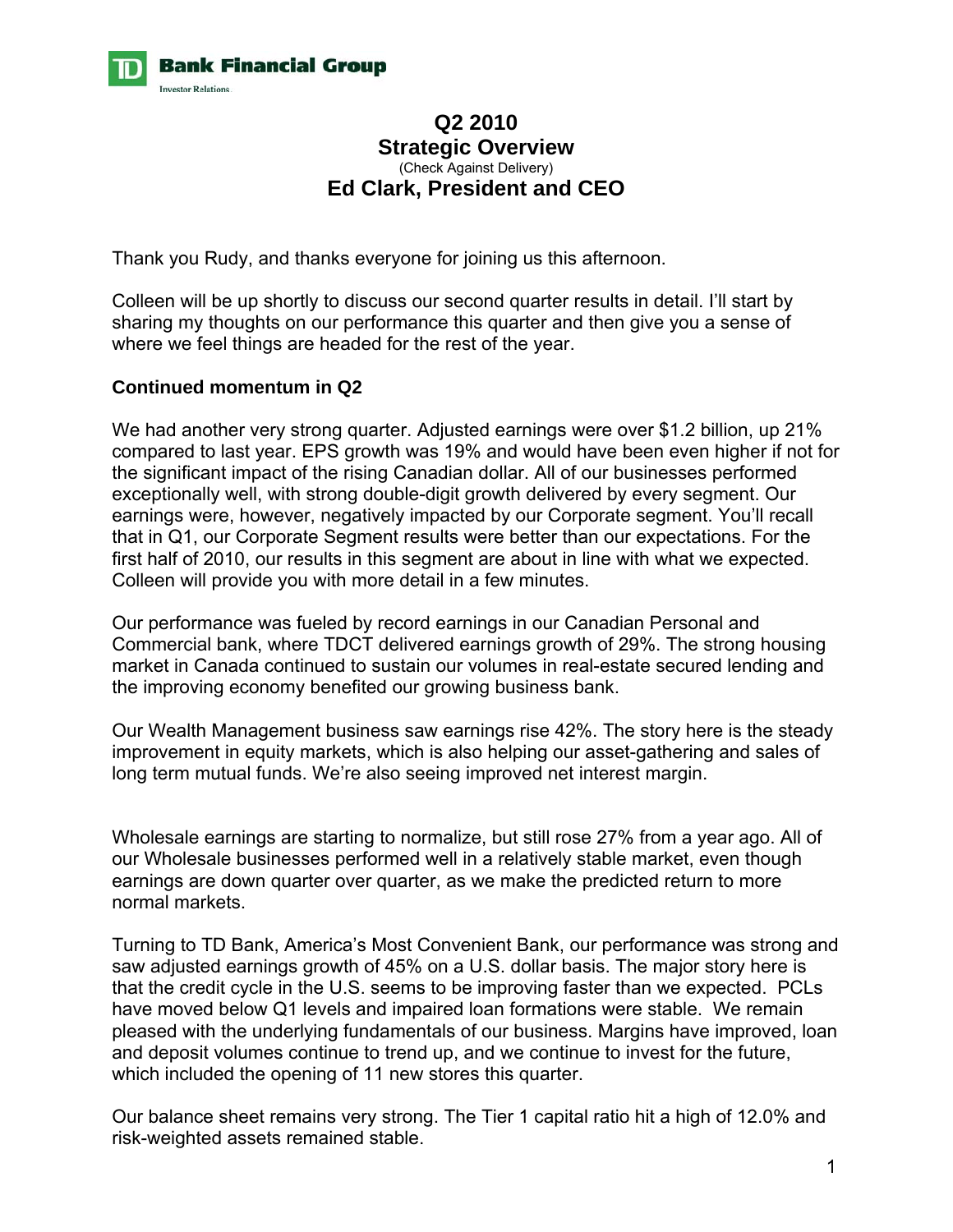

This was also a very active quarter for TD on the M&A front, with two announcements in the last six weeks.

First, we acquired Riverside, First Federal and AmericanFirst in Florida, with the assistance of the Federal Deposit Insurance Corporation. This transaction expanded our existing presence in the rapidly growing and deposit-rich Florida market. Since we announced this transaction, we've had further opportunities to tour the locations and we're feeling even better about what we're seeing. There's lots of potential in these great stores.

We also said we'd look at small unassisted deals where the risks are understandable and manageable. The offer to buy The South Financial Group, Inc., that we announced after the quarter ended, is exactly that kind of transaction. South Financial lets us bolster our presence in the Florida market even more. We also get a strong franchise in the Carolinas. More importantly, we acquire the management talent to drive our growth in the Southern U.S. This deal is subject to approval by regulators and South Financial shareholders and is expected to close in TD's third fiscal quarter of 2010, promptly following receipt of those approvals.

We believe that this will prove to be an excellent deal for us. It has a high IRR and will be accretive to our U.S. strategy. We've got a great opportunity here to introduce our retail and commercial banking model throughout South Financial's footprint. We've also done extensive due diligence with the company's management team and feel very comfortable with how we've marked the book.

So, what will we have after all these deals close?

We'll be a top-10 player in Florida, with \$7.5 billion in deposits and 169 stores. In South Carolina, we'll be a top 5 player with 83 stores and \$5.5 billion in deposits. We'll have added established commercial banking assets, a solid network of stores in attractive and growing markets, and excellent risk managers who will be part of the growth story going forward.

## **Outlook**

In terms of our outlook, it's clear that we've performed extremely well through the recovery in a tough business environment.

On the economic front, everyone is trying to figure out where the world is going. On one hand, the employment picture, GDP growth and the improvement in the credit markets are all encouraging signs on both sides of the border.

On the other hand, there are significant concerns about several European governments and their banking systems. We're not worried about sovereign risk per se as we have nominal credit exposure to Greece and Portugal and our exposure to other weaker European countries is manageable. More worrying is the potential domino effect that European problems could have on the United States, which in turn could impact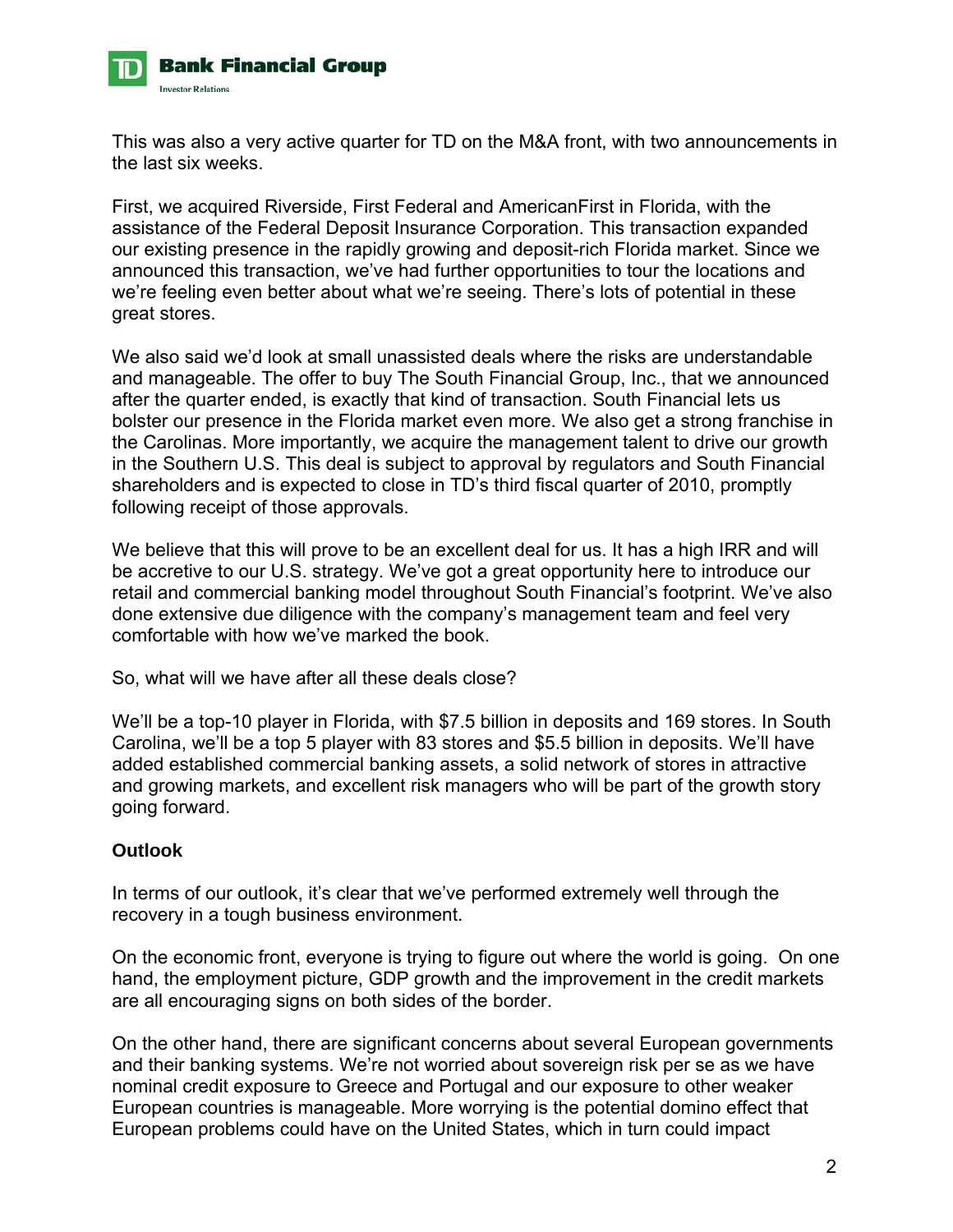

Canada's economy. This means that economic growth may slow down and interest rates could stay low for a longer period of time. That could hurt volume growth and deposit spreads.

At the moment, I believe that the net balance of more positive U.S. performance and potential negative drag of Europe on Canada and the U.S. is an overall more positive economic outlook than we had last quarter.

The second big unknown in the world is capital reform. I don't think anyone really knows where the rules are going. Central bankers and policy makers are now more focused on sovereign credit and lost economic growth. On the other hand, at least publicly, they want reform to proceed.

Our capital levels remain very strong, leaving us well-positioned to address global capital reforms as they emerge.

With that, let me wrap up.

I think TD has delivered exceptional results in the first half of the year and I'm optimistic about our future. Our Canadian P&C businesses continued their outstanding performance and we continue to expect strong but more moderate growth in the future. Wealth earnings are rebounding in line with the stronger direction of the capital markets, with the big risks being a fall-off in equity prices and continued low interest rates. Our Wholesale business is stronger than ever – with what we believe is the operating model of the future – and on the path to more normalized but sustainable earnings levels. Our U.S. retail bank continues to move forward with strong organic growth and stabilizing PCLs while facing the headwinds of U.S. regulatory changes. Clearly, there are lots of moving pieces in the U.S. and it's too early to conclude how it will all ultimately play out. The only certainty is Reg E, which we are working on carefully.

I'm confident that we will continue to perform well for the balance of this year and into 2011.

Now, let me turn the call over to Colleen.

# **Call Closing**

Let me wrap-up with a few key points.

First, we had another strong quarter. We believe PCLs have peaked and should stabilize in Canada and the credit environment is also showing signs of improvement in the U.S., where economic headwinds still linger.

Second, our results continue to be anchored by our retail businesses in Canada and the U.S. We're using our strength to continue to build out businesses both organically and through acquisitions.

Third, we have started to see our Wholesale business return to more normal levels.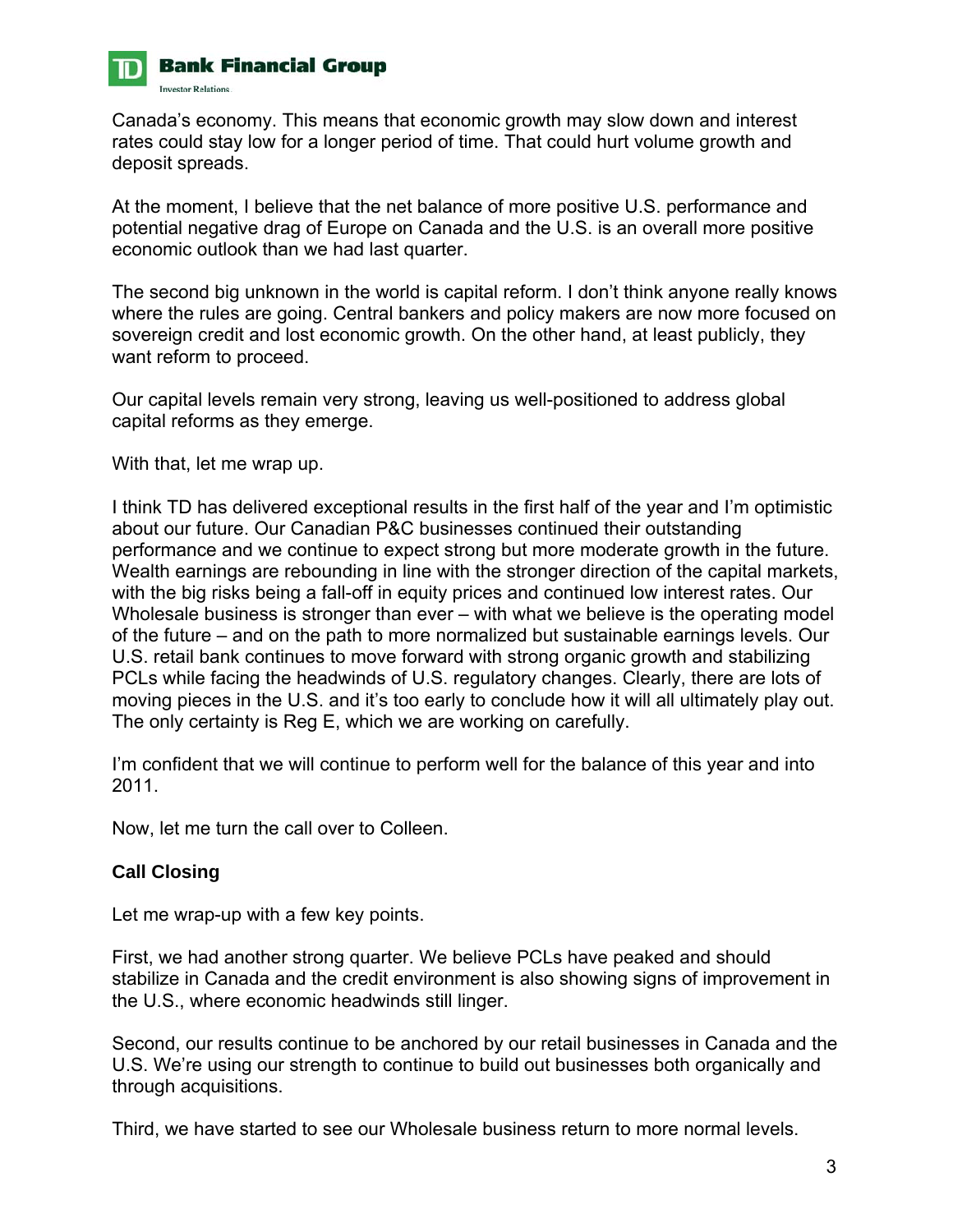

Fourth, we see the balance of the year shaping up relatively well, with a firming economic recovery in Canada, which should help our earnings. At the same time, we also recognize that the world continues to be a fragile place and that may create further uncertainty. However, we remain absolutely confident that our business model will stay strong and intact, positioning us with momentum on our side.

Thank you.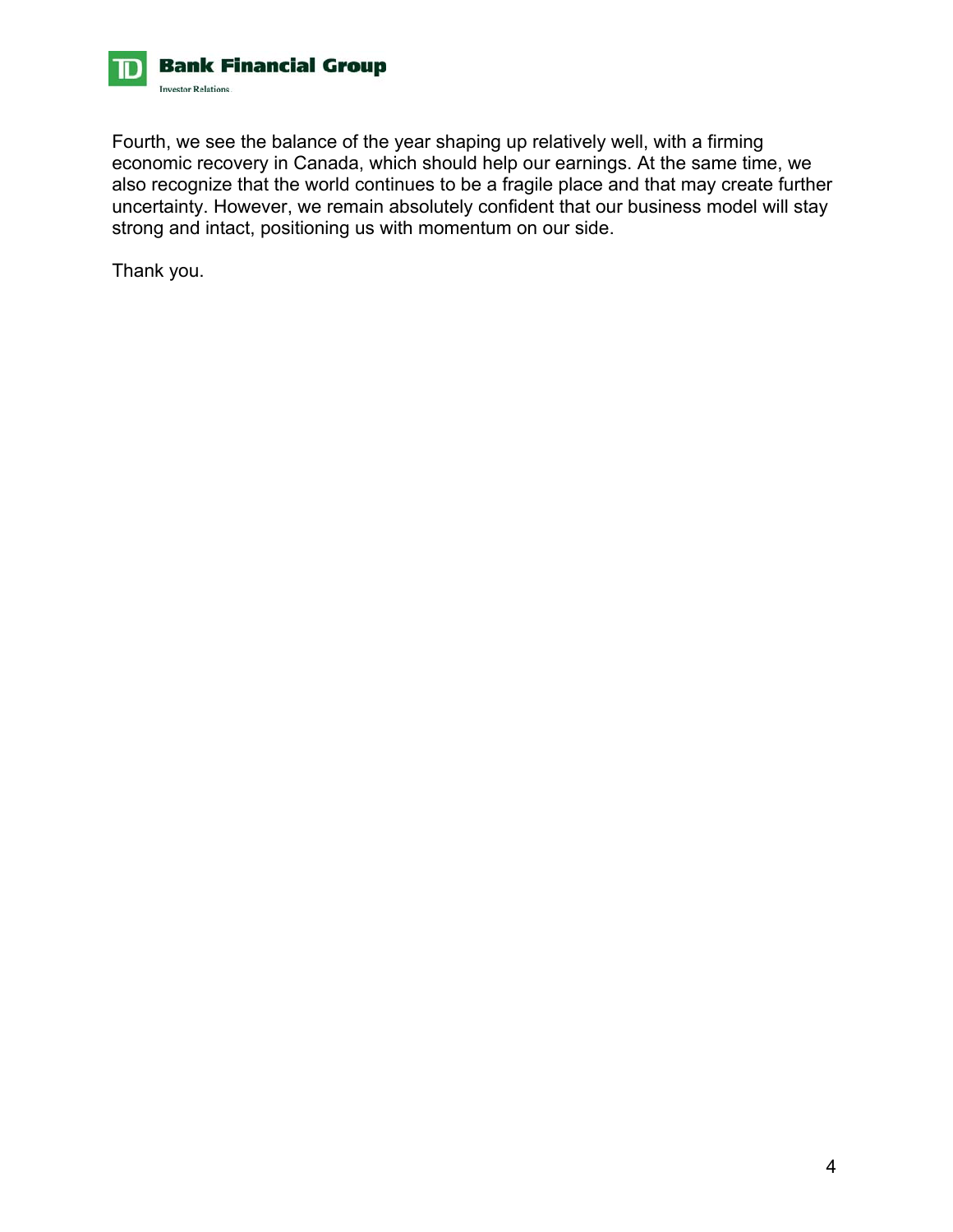

#### **Caution regarding forward-looking statements**

From time to time, the Bank makes written and oral forward-looking statements, including in this presentation, in other filings with Canadian regulators or the U.S. Securities and Exchange Commission (SEC), and in other communications. In addition, representatives of the Bank may make forward-looking statements orally to analysts, investors, the media and others. All such statements are made pursuant to the "safe harbour" provisions of applicable Canadian and U.S. securities legislation, including the U.S. Private Securities Litigation Reform Act of 1995. Forward-looking statements include, among others, statements regarding the Bank's objectives and priorities for 2010 and beyond and strategies to achieve them, and the Bank's anticipated financial performance. Forward-looking statements are typically identified by words such as "will", "should", "believe", "expect", "anticipate", "intend", "estimate", "plan", "may" and "could".

By their very nature, these statements require the Bank to make assumptions and are subject to inherent risks and uncertainties, general and specific. Especially in light of the uncertainty related to the current financial, economic and regulatory environments, such risks and uncertainties – many of which are beyond the Bank's control and the effects of which can be difficult to predict – may cause actual results to differ materially from the expectations expressed in the forward-looking statements. Risk factors that could cause such differences include: credit, market (including equity, commodity, foreign exchange and interest rate), liquidity, operational, reputational, insurance, strategic, regulatory, legal and other risks, all of which are discussed in the Management's Discussion and Analysis (MD&A) in the Bank's 2009 Annual Report. Additional risk factors include changes to and new interpretations of risk-based capital guidelines and reporting instructions; increased funding costs for credit due to market illiquidity and competition for funding; the failure of third parties to comply with their obligations to the Bank or its affiliates relating to the care and control of information; and the use of new technologies in unprecedented ways to defraud the Bank or its customers and the organized efforts of increasingly sophisticated parties who direct their attempts to defraud the Bank or its customers through many channels. We caution that the preceding list is not exhaustive of all possible risk factors and other factors could also adversely affect the Bank's results. For more detailed information, please see the Risk Factors and Management section of the MD&A, starting on page 65 of the Bank's 2009 Annual Report. All such factors should be considered carefully, as well as other uncertainties and potential events, and the inherent uncertainty of forward-looking statements, when making decisions with respect to the Bank and undue reliance should not be placed on the Bank's forward-looking statements.

Material economic assumptions underlying the forward-looking statements contained in this presentation are set out in the Bank's 2009 Annual Report under the heading "Economic Summary and Outlook", as updated in the First Quarter 2010 Report to Shareholders; and for each of the business segments, under the headings "Business Outlook and Focus for 2010", as updated in the First Quarter 2010 Report to Shareholders under the headings "Business Outlook".

Any forward-looking statements contained in this presentation represent the views of management only as of the date hereof and are presented for the purpose of assisting the Bank's shareholders and analysts in understanding the Bank's financial position, objectives and priorities and anticipated financial performance as at and for the periods ended on the dates presented, and may not be appropriate for other purposes. The Bank does not undertake to update any forward-looking statements, whether written or oral, that may be made from time to time by or on its behalf, except as required under applicable securities legislation.

#### **Additional Information**

The information presented may contain forward-looking statements within the meaning of the Private Securities Litigation Reform Act of 1995 and comparable "safe harbour" provisions of applicable Canadian legislation, including, but not limited to, statements relating to anticipated financial and operating results, the companies' plans, objectives, expectations and intentions, cost savings and other statements, including words such as "anticipate," "believe," "plan," "estimate," "expect," "intend," "will," "should," "may," and other similar expressions. Such statements are based upon the current beliefs and expectations of our management and involve a number of significant risks and uncertainties. Actual results may differ materially from the results anticipated in these forward-looking statements. The following factors, among others, could cause or contribute to such material differences: the ability to obtain the approval of the transaction by The South Financial Group, Inc. shareholders; the ability to realize the expected synergies resulting from the transaction in the amounts or in the timeframe anticipated; the ability to integrate The South Financial Group, Inc.'s businesses into those of The Toronto-Dominion Bank in a timely and cost-efficient manner; and the ability to obtain governmental approvals of the transaction or to satisfy other conditions to the transaction on the proposed terms and timeframe. Additional factors that could cause The Toronto-Dominion Bank's and The South Financial Group, Inc.'s results to differ materially from those described in the forward-looking statements can be found in the 2009 Annual Report on Form 40−F for The Toronto-Dominion Bank and the 2009 Annual Report on Form 10−K of The South Financial Group, Inc. filed with the Securities and Exchange Commission and available at the Securities and Exchange Commission's Internet site (http://www.sec.gov).

The proposed merger transaction involving The Toronto-Dominion Bank and The South Financial Group, Inc. will be submitted to The South Financial Group, Inc.'s shareholders for their consideration. Shareholders are encouraged to read the proxy statement/prospectus regarding the proposed transaction when it becomes available because it will contain important information. Shareholders will be able to obtain a free copy of the proxy statement/prospectus, as well as other filings containing information about The Toronto-Dominion Bank and The South Financial Group, Inc., without charge, at the SEC's internet site (http://www.sec.gov). Copies of the proxy statement/prospectus and the filings with the SEC that will be incorporated by reference in the proxy statement/prospectus can also be obtained, when available, without charge, by directing a request to The Toronto-Dominion Bank, 15th floor, 66 Wellington Street West, Toronto, ON M5K 1A2, Attention: Investor Relations, 1-866-486-4826, or to